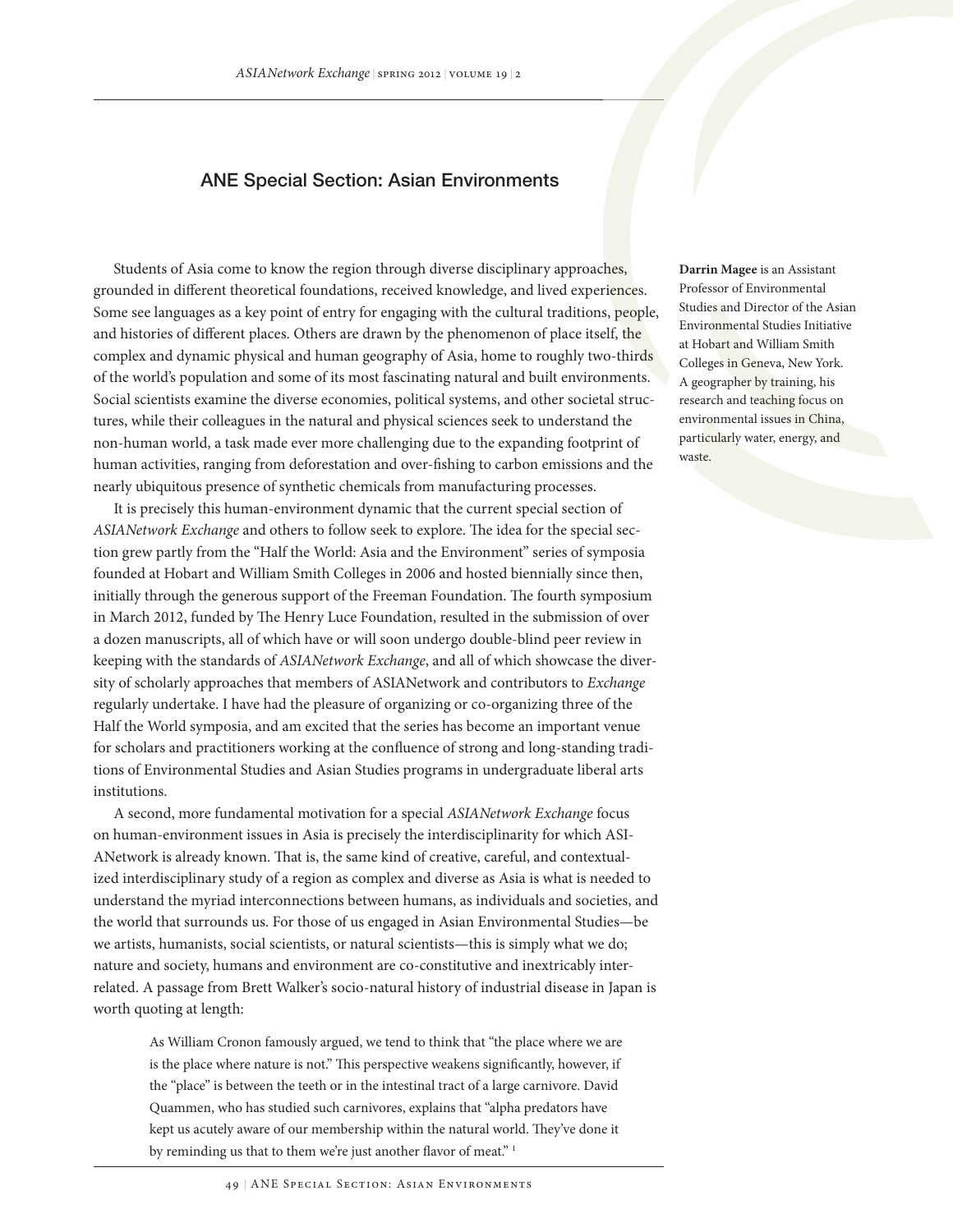In a world increasingly filled with reductionist, oversimplified, black-and-white explanations of staggeringly complex and nuanced topics such as climate change and cultural change, work that crosses boundaries—not only geopolitical, but also disciplinary, theoretical, and epistemological—is vital for shining light on how we got to where we are today, and how we might move forward in a way that is sustaining of cultures and ecosystems, of human dignity and environmental integrity.

The three articles in this section address various aspects of human-environment interactions in different sociocultural contexts. Empirically rich and theoretically sound, they are resources for Asianists as well as for their (our) students and colleagues who may lack specific regional expertise but for whom the nature-society themes explored here resonate. The first article, by Chris Coggins and a group of intrepid undergraduate researchers cum co-authors, examines *fengshui* forests in southern China as important repositories of floral biodiversity. As products of specific socio-cultural management institutions (temples) that lie outside the state's normal forestry bureaucracy and rely on a set of cosmological priorities vastly different from those that underpin modern scientific forestry, the *fengshui* forests Coggins and his team studied serve a vital role as biological refugia and underscore the importance of understanding the diversity of local institutional approaches to resource management. Interestingly, all of the forests Coggins and his team visited were in predominantly Hakka (*Kejia*) areas, which raises interesting questions about whether these institutions survived only within that minority cultural context or within others as well.

Neal Keating, too, focuses his study on forests, this time in the context of a 10,000-hectare "spirit forest" in Cambodia that has been leased to a Chinese company for development into a rubber plantation. Keating queries the logic and direction of "development" based on such concessions, particularly as that development impacts the country's rural poor, who face forced eviction, loss of (already marginal) livelihoods, and not infrequently, violence. While the story of "disastrous development" for the rural poor, brought about by alliances between national governments and outside corporations, is not new, Keating brings anthropological fieldwork and a critical theoretical eye to how that development is playing out in Cambodia, one of the poorest countries in the world in terms of GDP, yet one of the richest in terms of cultural and historical heritage. He argues that at the heart of the land struggles in Cambodia lie fundamental differences in the "cognized environments" of the rural people (in this case, the Kuy) and what Keating calls the Khmer Riche, that is, Prime Minister Hun Sen and his close associates. For the Kuy, forests are at the center of socio-spiritual traditions that are localized, small-scale, and contribute to maintaining healthy and diverse forests; for the latter, it is not the forests that are sacred, but rather the market, through which forest resources are commoditized as a means of further lining the pockets of the Khmer Riche. Positive change, Keating concludes, requires understanding "the market" as a religious ideal at its core and altering the rituals we as individuals and collectives perform in its service.

In the third and final essay in this issue's special section, Setsuko Matsuzawa takes us back to China, zooming out to examine the work of environmental non-governmental organizations (NGOs) and their role in changing the nature of debates about nature in China. Drawing on important examples ranging from the official founding of China's first registered environmental NGO, Friends of Nature, in 1994 to the case of anti-dam activism on the Nu River in Yunnan that began in earnest a decade later, Matsuzawa argues that environmental activism in China, while still constrained by external forces such as registration requirements and arbitrary state intervention, has played a central role not only in raising the environmental consciousness among Chinese citizens, but also (and more